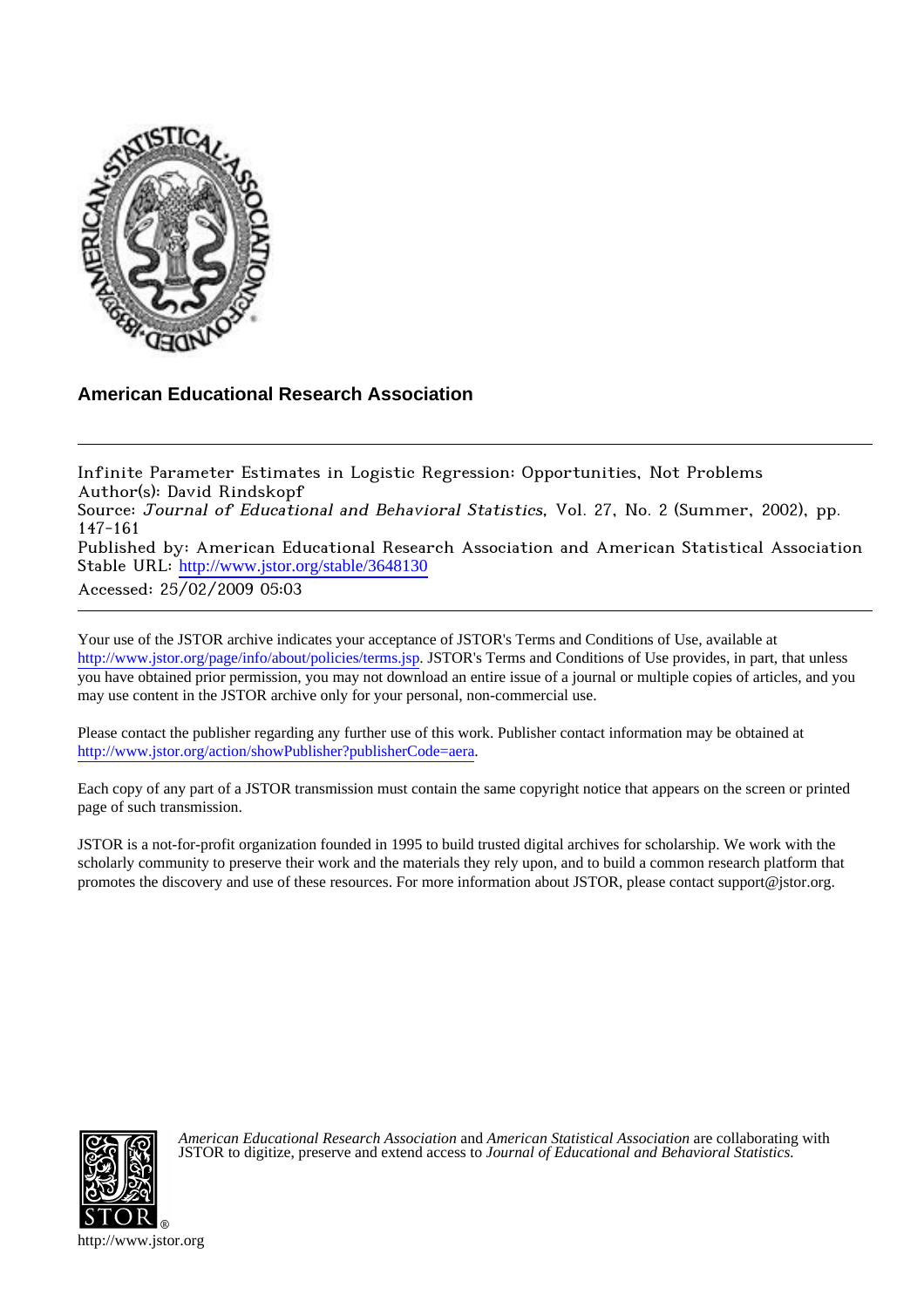# **Infinite Parameter Estimates in Logistic Regression: Opportunities, Not Problems**

### **David Rindskopf**

**CUNY Graduate Center** 

**Infinite parameter estimates in logistic regression are commonly thought of as a problem. This article shows that in principle an analyst should be happy to have an infinite slope in logistic regression, because it indicates that a predictor is perfect. Using simple approaches, hypothesis tests may be performed and confidence intervals calculated even when a slope is infinite. Some functions of parameters**  that are infinite are still well defined, and reasonable estimates of these quanti**ties (in particular, LD50) may be obtained even when the maximum likelihood estimates do not, in a strict sense, exist. Surprisingly, these techniques can provide more reasonable and useful results than the most popular alternative method, exact logistic regression.** 

**Keywords: boundary estimates, exact statistics, inverted hypothesis test, logistic regression** 

**In certain cases, estimates of logistic regression coefficients can be infinite (either theoretically or practically, in the sense of being "very large"). One might think that this is a problem; indeed, some authors (e.g., Ryan, 1996) give examples and show that different standard computer programs can give strange (and very different) estimates of parameters for the same data set. Hosmer and Lemeshow (1989) also discuss this problem, and note that zero cells or complete separation will cause problems for the usual maximum likelihood (ML) estimation procedures. Mehta and Patel (1995) have presented examples using real data in which the traditional ML estimates do not exist, and provide an alternative approach using "exact" methods. An additional problem is that when the parameter estimates are large, the standard errors are also very large, and large sample theory does not appear to apply, leading to further complications in the interpretation of the results of the analysis.** 

**In this article I show that the problems are, for the most part, illusory, and that differences among computer programs are not as large as might be believed. Further, I show that the problems that do arise can be dealt with in a straightforward way that can be implemented on some of the standard software packages now in use. Most of these techniques are "known," in the sense in that they are in the literature; in particular, the book Statistical Modeling in GLIM (Aitkin, Anderson, Francis, & Hinde, 1989) demonstrates a number of useful techniques. But the discussions cited here, in standard sources on logistic regression, about problems with infinite parameter estimates, lead me to believe that even many experts in the area are unaware of the possible solutions.**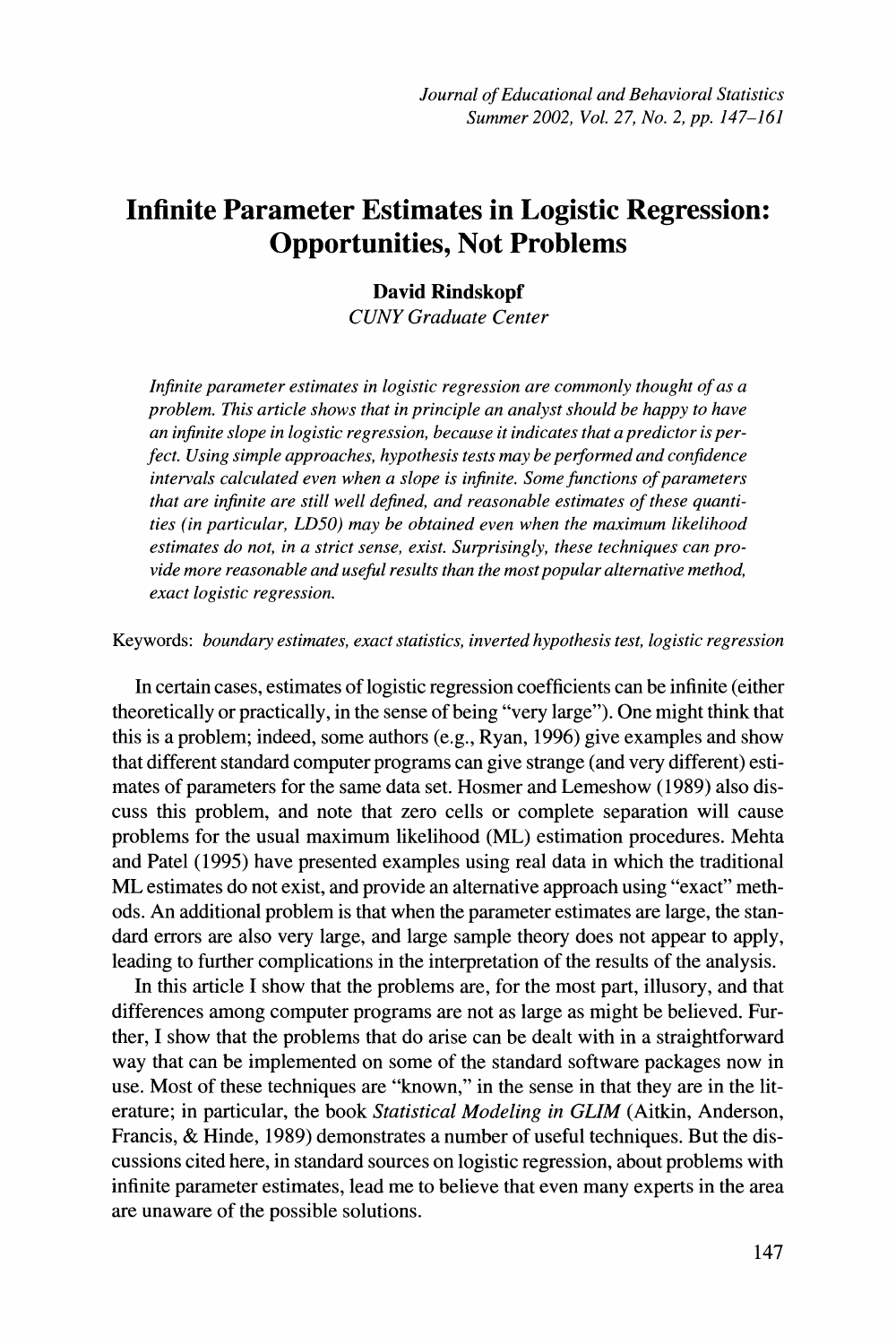#### **Binomial Example**

**I begin with a simple example of the problem and some possible solutions. Consider a binomial outcome; suppose one observes no failures in 10 trials. What inferences can be made? The usual large sample theory is not applicable here, but it would not be applicable with no (or all) failures even if there were 100 trials, or 1,000 trials. The estimate of the proportion is no problem; it is .00 (for the probability of failure) or 1.00 (for the probability of success). The problem is the standard error: Large-sample estimates would give 0 for the standard error, regardless of sample size. But intuitively it seems that an observed proportion of .00 is a more accurate estimate if the sample size is larger, and less accurate if the sample size is smaller.** 

**Note that most small-sample methods are no better. For example, using a logit**  transformation, where  $logit(p) = ln[ p/(1-p) ]$ , gives problems even with the estimate. **An observed proportion of zero has a logit of minus infinity (-INF, as it will be denoted in the tables), and an observed proportion of one has a logit of plus infinity (+INF). Here is the first example of an infinite parameter estimate. The standard error is also +INF, so we not only have an apparently problematic estimate, but a useless standard error. The standard error is useless not only because it is infinite, and therefore can't be used in any standard formulas, but because we know that the implication of this is wrong: If a standard error indicates the precision with which a parameter is estimated, it can't be infinite if there is a reasonable amount of data. (Technically, in this case the problem is that the log-likelihood is not nearly quadratic, as it must be for the usual methods to apply; see Kalbfleisch, 1985).** 

**One approach that has advantages in this case is Bayesian statistics. Nevertheless, I realize that most statisticians are not Bayesians, so I will concentrate on classical inferential procedures in this article. But one technique common in loglinear models, adding .5 (or some other small value) to cell counts when there are many zero counts in a table, is actually identical in effect to what a Bayesian would do if he or she had a slightly informative prior. For large, sparse, tables it is better not to add .5 to each cell; that corresponds to a stronger prior for such tables. Adding some small constant to each cell will make all parameter estimates finite, as well as standard errors, and will provide smoothed estimates of cell frequencies. On the other hand, it precludes 0 and 1 as plausible values for predicted proportions, and may smooth too much toward the equiprobability model. (For more refined methods of this sort, see Clogg, Rubin, Schenker, Schultz, & Weidman, 1991).** 

#### **Confidence Intervals by Inverting a Hypothesis Test**

**If the usual large-sample and small-sample approaches are of no use in this situation, must we abandon classical statistical methods? My answer is no; we merely have to use some ideas that are seldom applied. The first is inverting a hypothesis**  test. In the case of  $r = 0$  successes in  $n = 10$  trials, for example, consider all the possible values of the population proportion  $\pi$  that would not be rejected by a hypoth $e$ sis test at some level of significance  $\alpha$ . These can all be considered plausible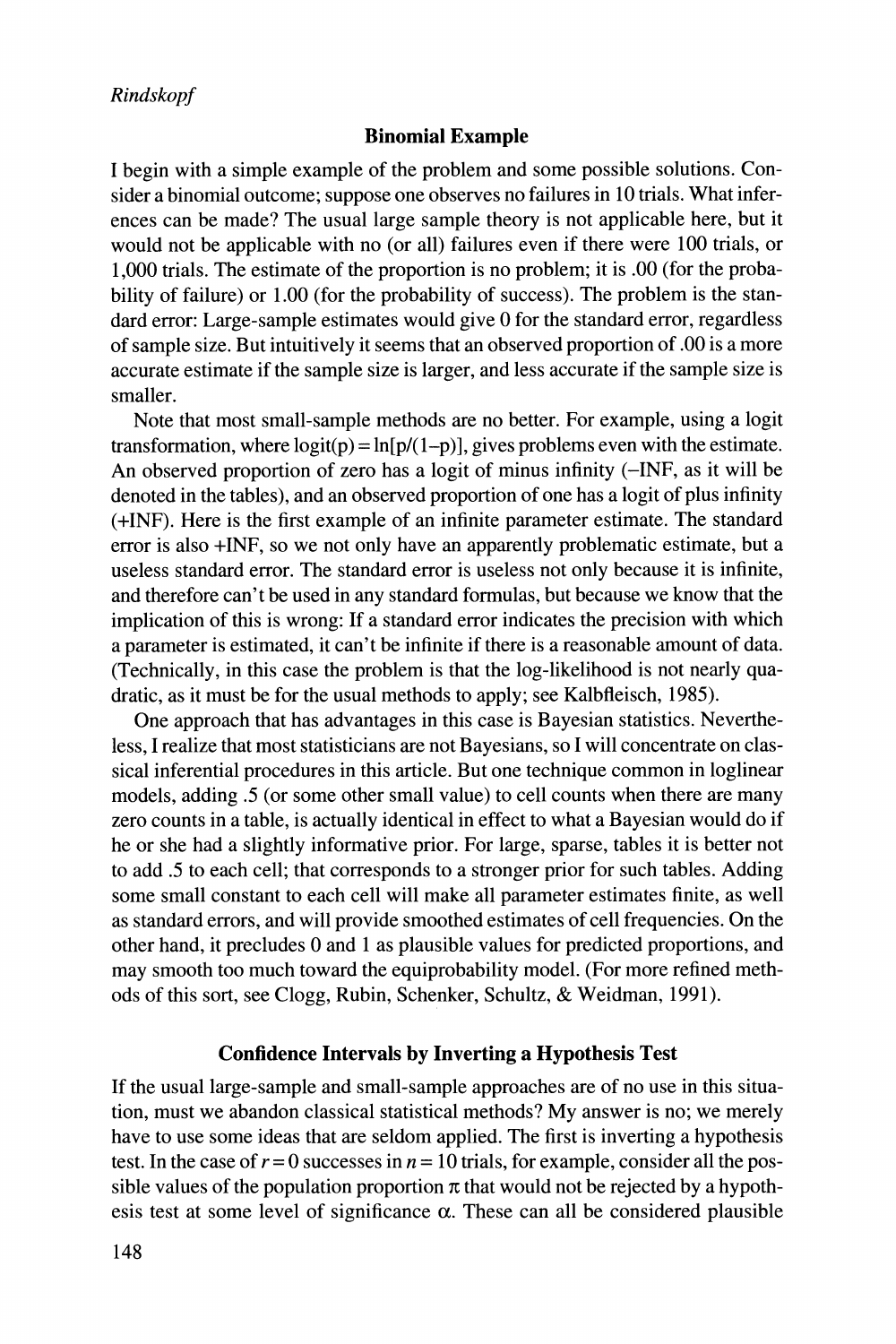values for the parameter. For zero failures in 10 trials, any value of  $\pi$  less than **approximately .175 will give a likelihood ratio goodness-of-fit less than 3.84, so**  the 95% confidence interval for  $\pi$  is  $(.000, .175)$ . See Aitkin, et. al.,  $(1989, pp.$ **117-118) for a more detailed discussion of this example.** 

**Figure 1 shows a plot of the likelihood-ratio goodness-of-fit statistic (GOF) for this example. The horizontal axis is the probability of success on a single trial; the vertical axis is -2 times the natural logarithm of the likelihood. At the value of the ML** estimate  $(\pi = 0)$ , the GOF is 0; at just under  $\pi = .18$ , the GOF is greater than **3.84, the critical value of the chi square distribution for a significance level of .05.**  Therefore, any value of  $\pi$  less than .18 is plausible, while values greater than .18 are implausible. (The more precise value  $\pi = 0.175$  given in the previous paragraph **can be obtained algebraically from the equation for the log-likelihood.)** 

**Compare this interval with an alternative solution to this problem that involves the quasi-Bayesian idea mentioned above of adding .5 to successes and failures.**  This results in  $r = .5$ ,  $n = 11$ . The estimate of the population proportion is now  $p =$ **.5/11 = 1/22 = 0.04545. Using the logit transformation, finding a 95% confidence interval for the logit, and translating back into proportions, produces a confidence interval of (.006, .261) for the proportion (see Appendix for details). Adding .5 to r and 1 to n has changed the lower limit slightly (from 0 to .006), and changed the** 



**FIGURE 1.** Plot of  $-2 \log$  likelihood for  $r = 0$ ,  $n = 10$ . Horizontal axis is probability, **vertical axis is -2 times the natural logarithm of the likelihood.**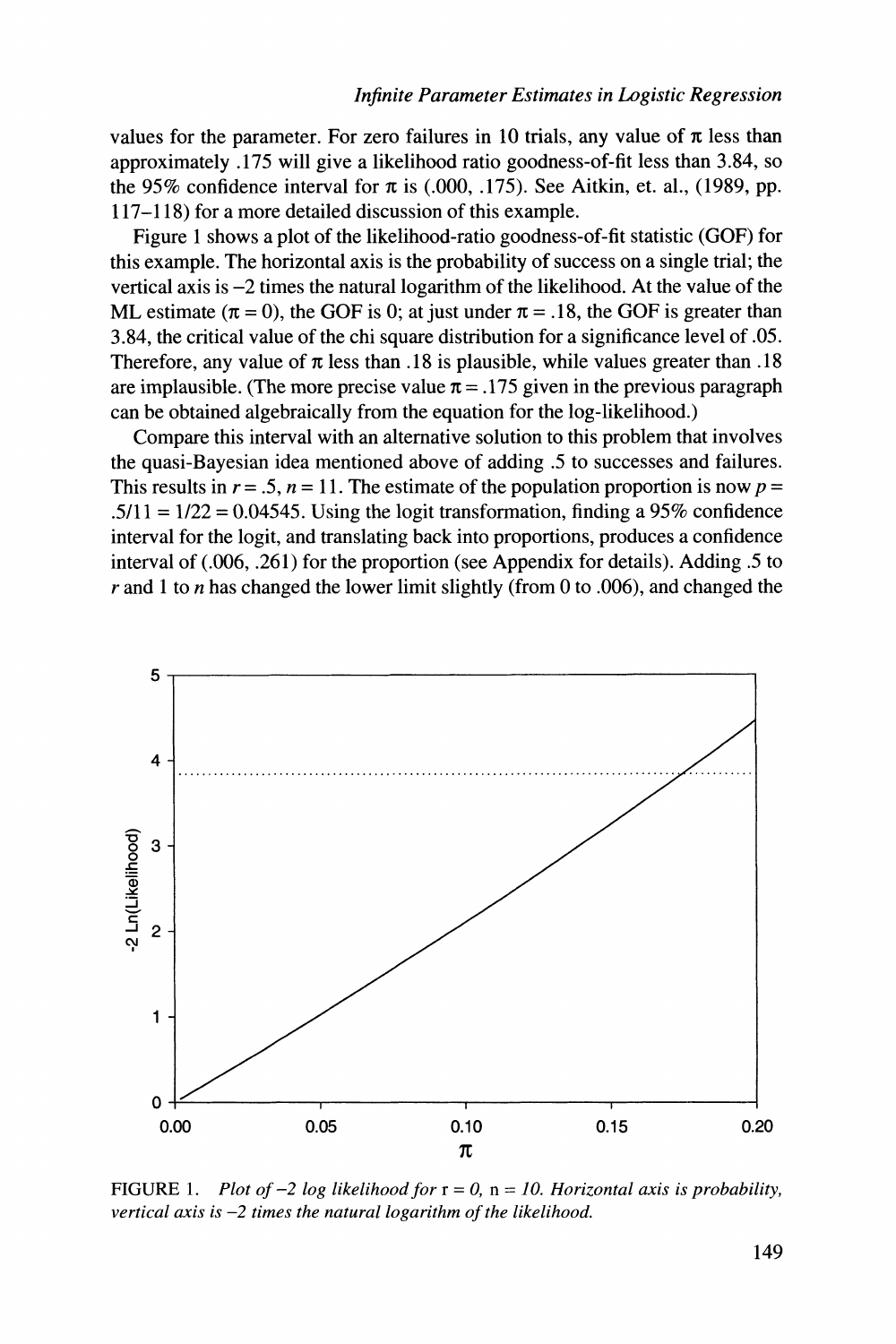**upper limit even more (from .175 to .261). Thus with fairly small n this procedure can have a larger effect than we might want.** 

#### **Logistic Regression**

**One might wonder if the binomial example is related to the stated problem of infinite parameter estimates in logistic regression. In fact, the binomial model can be written as a special case of logistic regression with no predictor variables. The**  model is  $\ln[\pi/(1-\pi)] = \beta$ . The confidence interval applied using the logit trans**formation in the previous section is equivalent to this formulation of logistic regression, and can be calculated using standard statistical packages (except for the final step). While most packages for logistic regression require a predictor variable, some can be tricked by creating a variable ONE = 1, and entering that as the only predictor. SPSS, for example, will detect that the variable ONE is collinear with the constant term; it will then omit the constant term and use ONE instead. If requested, SPSS will print exp(b), and 95% confidence intervals for exp(b). In this case, these are values for odds; to get proportions, divide the odds by 1 + odds.** 

## **Plotting Data for Logistic Regression.**

**We now proceed to examine a data set with a "real" independent variable. This data set is from Ryan (1996); see Table 1. While the relationship may not be obvious on inspection of the raw data, it becomes obvious when the data are plotted, as in Figure 2. (This data set is so simple that the plot shows what is happening. But in general, a useful plot for logistic regression with repeated X values, using SPSS, is to SORT** by *X*; AGGREGATE, breaking on *X*; create an aggregated variable =  $MEAN(Y)$ , where Y is the 0/1 outcome variable. For the aggregated data set, plot **MEAN(Y) by X. If X has a large number of values, and few repeated X values, create a new X variable with 10 to 20 categories, depending on total sample size, and then use the same procedure.)** 

**The plot here shows an obvious functional relationship, such that for any X less**  than or equal to 19,  $Y = 0$ , while for any X greater than or equal to 20,  $Y = 1$ . The

| $1.00$ . $1.000$ . $1.000$ . $1.000$ . $1.000$ . $1.000$ . $1.000$ . $1.000$ . $1.000$ . $1.000$ . $1.000$ . $1.000$ . $1.000$ . $1.000$ . $1.000$ . $1.000$ . $1.000$ . $1.000$ . $1.000$ . $1.000$ . $1.000$ . $1.000$ . $1$ |       |       |       |       |  |
|--------------------------------------------------------------------------------------------------------------------------------------------------------------------------------------------------------------------------------|-------|-------|-------|-------|--|
| 29,1                                                                                                                                                                                                                           | 25,1  | 12, 0 | 24, 1 | 12,0  |  |
| 26, 1                                                                                                                                                                                                                          | 15,0  | 15,0  | 30, 1 | 20, 1 |  |
| 29,1                                                                                                                                                                                                                           | 16,0  | 24, 1 | 25,1  | 14,0  |  |
| 26, 1                                                                                                                                                                                                                          | 18,0  | 24, 1 | 15,0  | 27,1  |  |
| 21, 1                                                                                                                                                                                                                          | 15,0  | 14, 0 | 29, 1 | 28, 1 |  |
| 24, 1                                                                                                                                                                                                                          | 29, 1 | 26.1  | 26, 1 | 23, 1 |  |
| 18,0                                                                                                                                                                                                                           | 22, 1 | 27,1  | 19, 0 | 16, 0 |  |
| 17,0                                                                                                                                                                                                                           | 22, 1 | 16, 0 | 17,0  | 24, 1 |  |
| 26, 1                                                                                                                                                                                                                          | 10, 0 | 19, 0 | 11.0  | 19,0  |  |
| 22, 1                                                                                                                                                                                                                          | 10, 0 | 18.0  | 13,0  | 21, 1 |  |

**Example Data Setfrom Ryan (1996, Table 9.1, p. 263), With Pairs of Values Representing X (Predictor) and Y (Outcome)** 

**TABLE 1**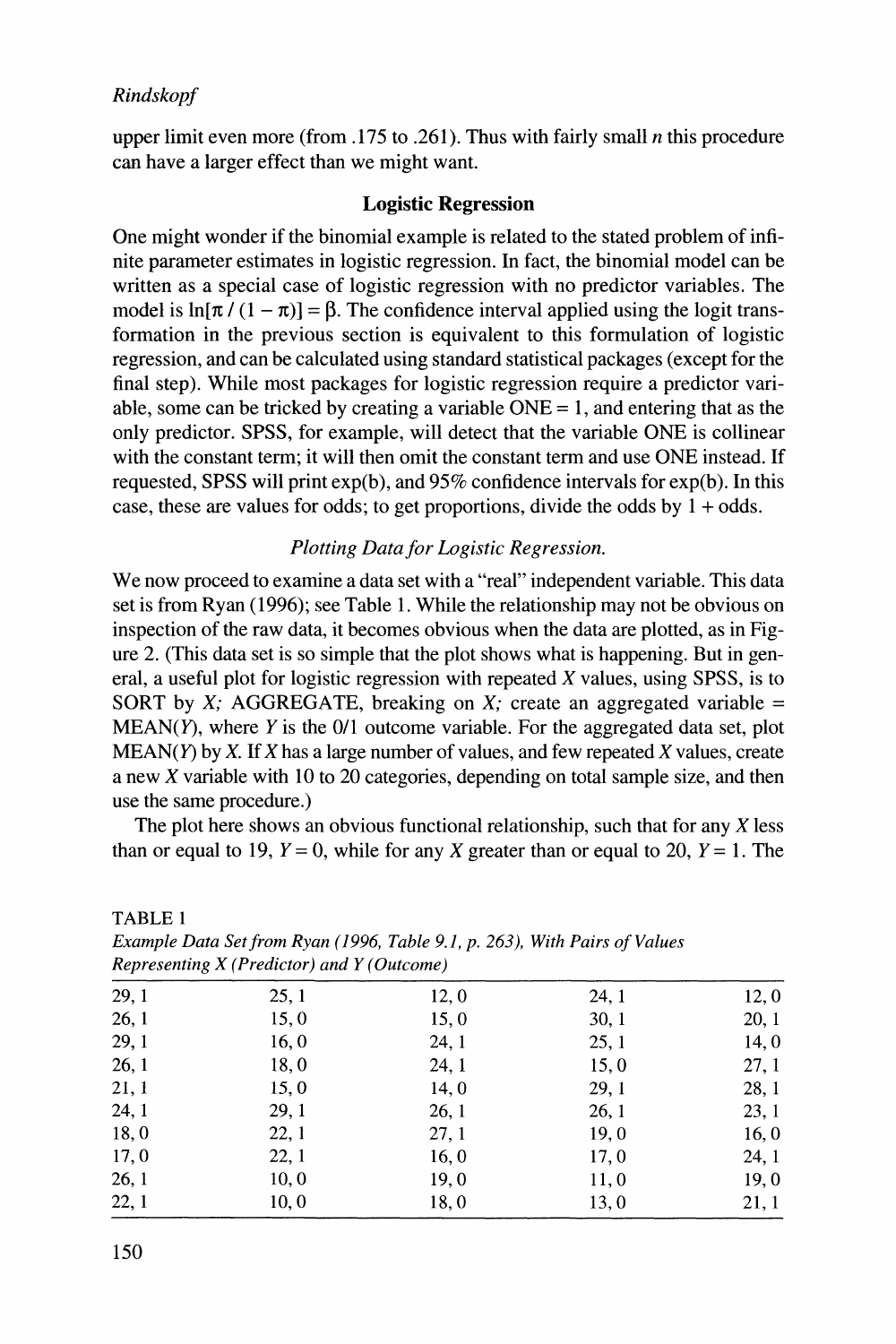

**FIGURE 2. Plot of artificial data from Ryan (1996).** 

**rule is simple to state verbally, but the perfect relationship presents an obvious problem for logistic regression, which was not meant to represent perfect relationships. This seems very strange: We want to predict well, but when we predict too well, our tools are inadequate. Here we can see two problems for logistic regression: (a) the slope is infinite, and (b) the intercept is indeterminate.** 

# **Parameter Estimates, Interpretation, and Use**

**Table 2 shows the population values from which the data were generated, and some solutions when logistic regression is applied to these data. Some solutions are from Ryan (1996), and others are from ML programs. The second S-Plus results are from a recoding in which 20 was subtracted from each X value, so that the new X variable was approximately centered. The estimates of the intercept and slope shown in Table 2 vary widely, leading to a hypothesis that nothing useful can come from these analyses. (Of course, due to the transformation of X in the last method, the intercept will be different.) Since we already pointed out that the slope is actually infinite, this would be a reasonable conjecture. But in fact several useful results can be deduced, and these can lead us to conclude that some of the solutions in the table are reasonable, while others are unreasonable (yes, there are reasonable and unreasonable estimates of parameters that are infinite!).**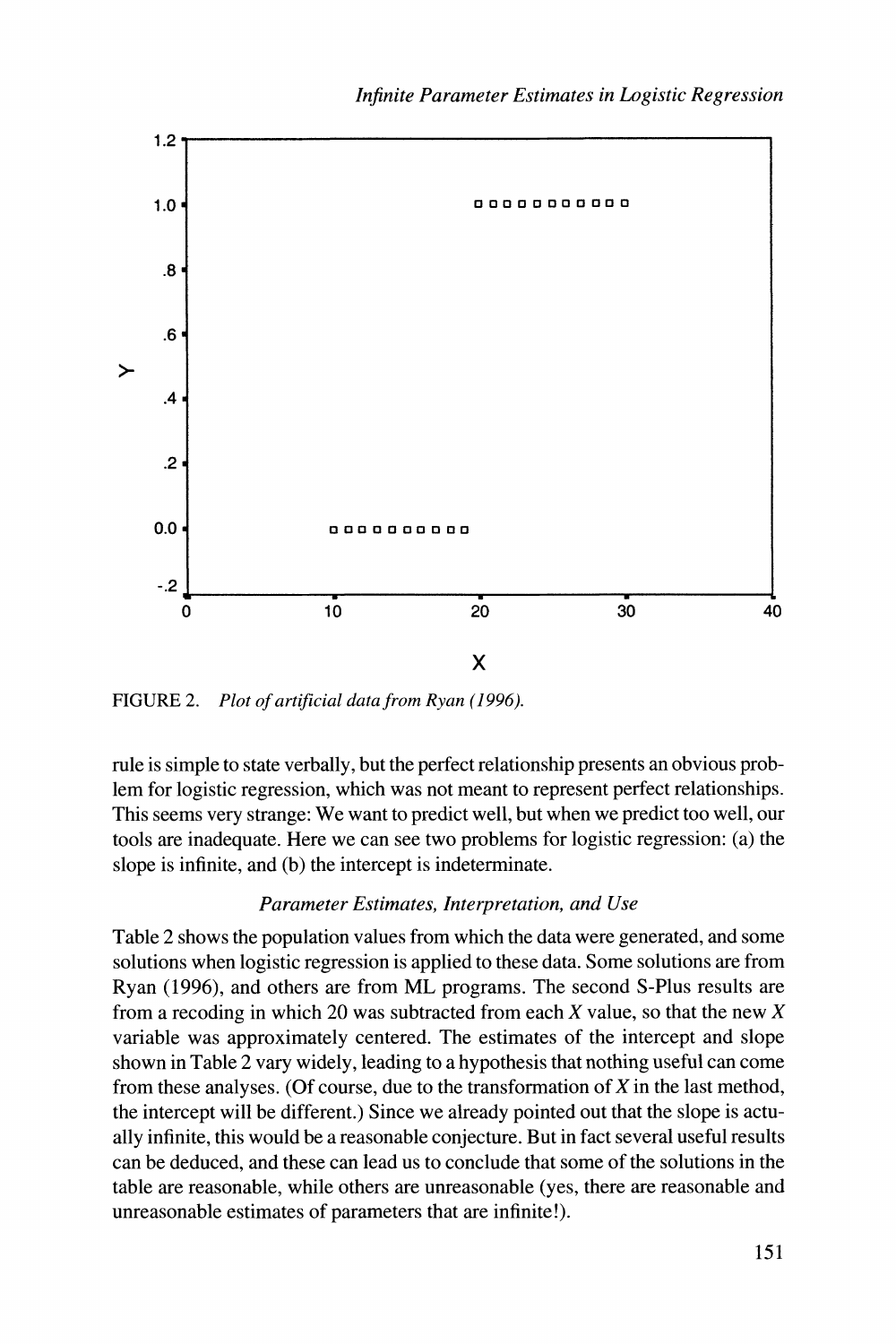#### **TABLE 2**

| Program            | $b_0$      | b,      | $LD50 = -b_0/b_1$ |
|--------------------|------------|---------|-------------------|
| Ryan: "Population" | $-78.8$    | 4.0     | 19.70             |
| Ryan: Initial      | $-25.3270$ | 1.2642  | 20.03             |
| Ryan: Exact        | $-12.4801$ | 1.7414  | 7.17              |
| S-Plus: GLM        | $-243.57$  | 12.46   | 19.55             |
| $S-Plus: X-20$     | 5.638      | 17.4605 | $19.68*$          |

**Logistic Regression Estimates for Ryan Data Set, Using Different Methods of Estimation and Computer Programs** 

**Note. \*Adjusted back to original scale of X.** 

**First, consider that the usual intercept and slope form for the equation is not the only way to specify the model; sometimes other ways that use different parameters are of more interest. For example, in many circumstances in biology and medicine, the slope and the so-called LD50 are the important parameters. LD50 is the value of the predictor, X, for which the response rate is 50%. The same construct is used in item response models in psychometrics: The item difficulty is usually specified as the value of theta, the underlying trait, for which the probability of answering an item correctly is .50. Thus, most IRT models write the logistic (or probit) equation not in terms of an intercept and slope, but in terms of the LD50 (for Rasch models), or the LD50 and the slope (for two-parameter models).** 

In terms of the usual logistic regression parameters,  $LD50 = -b_0/b_1$ ; that is, the **negative of the intercept divided by the slope. One might think that if the slope is going towards infinity, and the intercept seems fairly indeterminate as well, then what hope is there for the quotient to be of any use? However, this intuition turns out not to be accurate. A better intuition comes from viewing the plot of such a data set. A logistic curve must rise from a floor at or near zero for X values less than 19, up to a ceiling at or near 1 for X values greater than or equal to 20. The point at which the curve crosses .5 on the vertical axis (LD50) clearly should be about halfway between X values of 19 and 20. Figure 3 illustrates these facts using a logistic curve with a slope of 10; while quite far from being infinite, that value for the slope produces quite a steep curve over the range of X values of interest.** 

**It is not surprising, therefore, that Table 2 shows, for most of the logistic regression results, that the LD50 is about half way between 19 and 20, as it should be for these data. (The LD50 value for the last method was translated back to the original scale for comparability with the other results.) Ryan's initial estimates give an LD50 slightly higher than 20, but this is reasonably close for an initial estimate of parameters. Even though one parameter is going toward +INF, and another toward -INF, their ratio is going toward a finite (and useful) limit. Only the exact method gives a result that is clearly wrong. We conclude that if X is continuous, the usual logistic regression can provide a reasonable estimate of LD50 even in the extreme case of an infinite slope. Further, the "exact" method, which because of its name**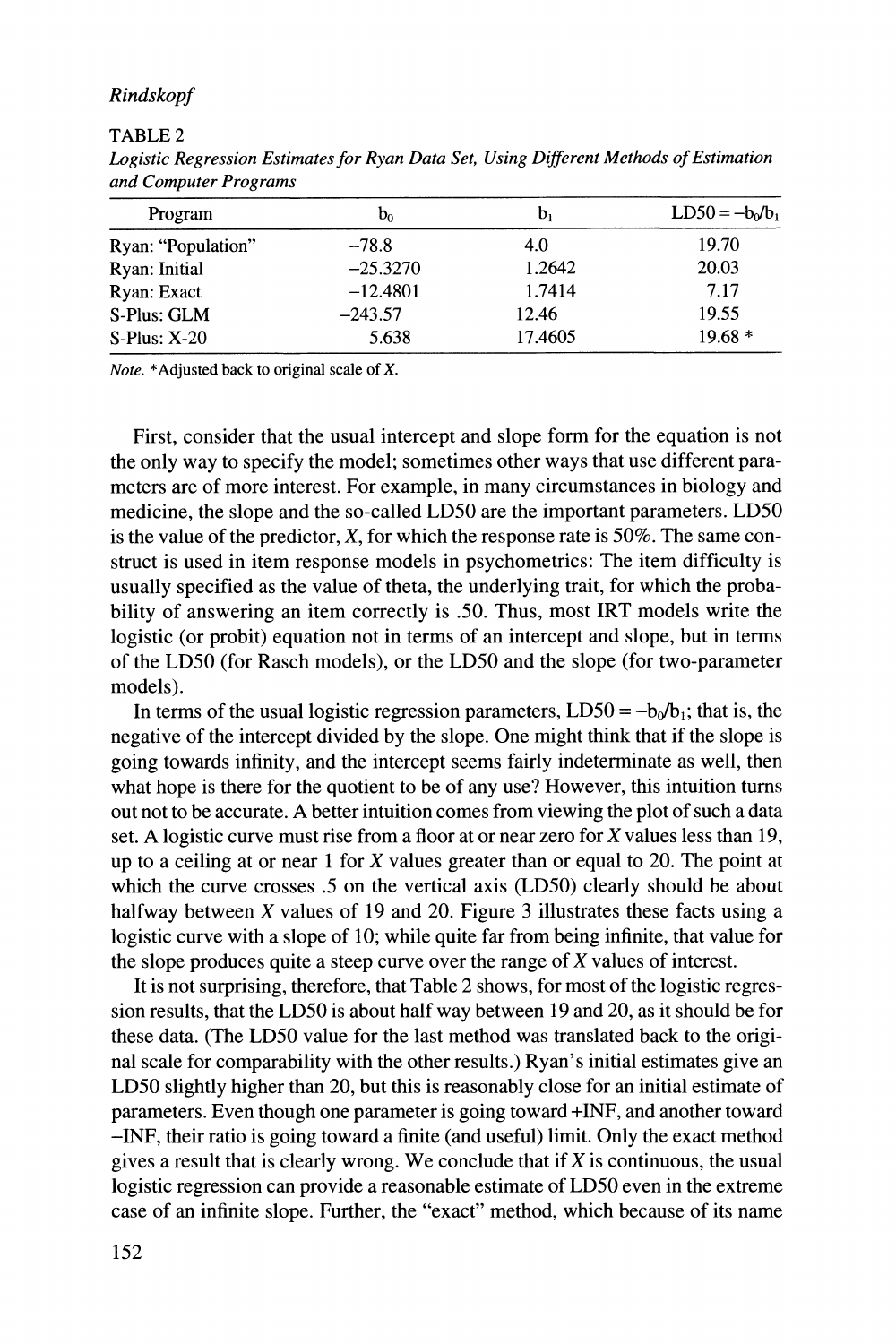

**FIGURE 3. Plot of logistic curve with slope equal to 10.**  Note: This curve provides a nearly perfect fit to the Ryan (1996) data.

**seems to have magical appeal, can give results that are problematic. We give further examples of these problems later.** 

**Note the results (except for the "exact" analysis) do not disagree as much as implied by Ryan. The LD50 seems right for all but the "exact" method. Further, if one calculates predicted proportions for all X values in the observed range, all except the "exact" method give reasonable predictions. That is, for X values less than or equal to 19, most of these equations predict nearly .00, and for X values greater than or equal to 20, they predict nearly 1.00, as they should. Therefore, even though the slope and intercept are headed towards infinity in opposite directions, the linear combinations produce predicted logits (and ultimately predicted proportions) that seem correct for each of the ML estimation procedures. The "exact" method fails here, giving predictions that are far from the observed data; the equation gives predicted probabilities near one for most of the range of observed X values, not just those over 20.** 

**With more than one predictor, there is no standard method of calculating LD50. Some care is needed, because dividing the intercept by the slope for any predictor will give the LD50 for that variable when all other variables have the value zero. In most cases, this will not be what is desired. One solution is to center all predictors before running the logistic regression. The LD50 for each predictor will then be meaningful in the context of a zero value for all other predictors. For categorical**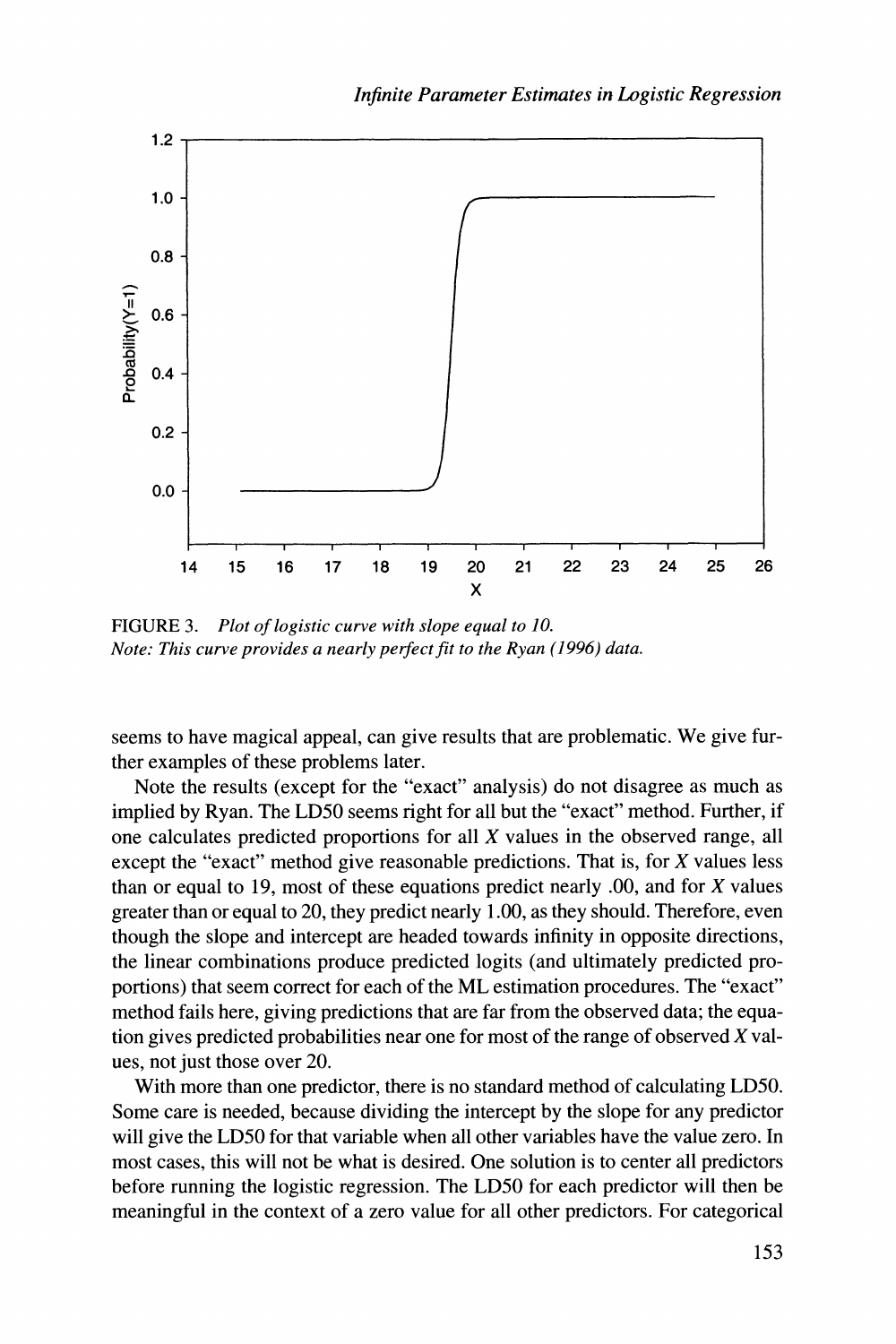**predictors, coding is still important, but (unlike the case with continuous predictors) most standard methods of coding will produce reasonable results.** 

**In this data set the slope is obviously infinite; the standard errors (not reported here) will also tend toward infinity. Is there a reasonable way to test whether the slope is significantly different from zero? Yes; merely fit the data with only a constant term in it, using the method described above. If the value of-2 log-likelihood changes by more than 3.84, the omitted variable was a useful predictor; otherwise, it is nonsignificant. While this method can be used with nearly any logistic regression program, to get a confidence interval for the slope requires tools not always found in standard programs. We will illustrate these tools in the discussion of the next example.** 

## **Example from Mehta and Patel (1995): CD4, CD8, and HIV**

**Mehta and Patel (1995) analyzed the following data set in their groundbreaking article on exact logistic regression. The data in Table 3 shows the relationship between two biochemical measures, CD4 and CD8, and the development of HIV. The data set is small, and ML methods might be suspected to have problems. In fact, Mehta and Patel say that "... we cannot estimate the [logistic] parameters ... by the maximum likelihood method because the observed data fall on the boundary of the parameter space.. ." The LogXact demonstration program (Cytel Software Corporation, 1992) states that ". .. the maximum likelihood estimates do not exist and no convergence is possible for this small data set." However, as we will see, these problems can generally be resolved satisfactorily, while the "exact" method may give some misleading results.** 

## **Descriptive Statistics for HIV Data**

**In this example, we are trying to predict HIV status in children from CD4 and CD8 cell counts, which have been categorized on a three-point scale (i.e., into three categories). This data set is discussed in Mehta and Patel (1995), and it is used in the** 

|                |     |     | Develop HIV? |       |        |
|----------------|-----|-----|--------------|-------|--------|
| CD4            | CD8 | Yes | No           | Total | P(yes) |
| 0              |     |     |              |       | 1.0000 |
|                |     |     |              |       | 1.0000 |
| 0              |     |     |              |       | .5714  |
|                |     |     |              | 12    | .3333  |
| $\overline{2}$ |     |     |              |       | .3333  |
|                |     |     |              |       | .2857  |
| 2              |     |     |              |       | .0000  |
| $\overline{2}$ |     |     | 13           | 13    | .0000  |

**Relationship of CD4 and CD8 to Development of HIV in Children** 

**TABLE 3**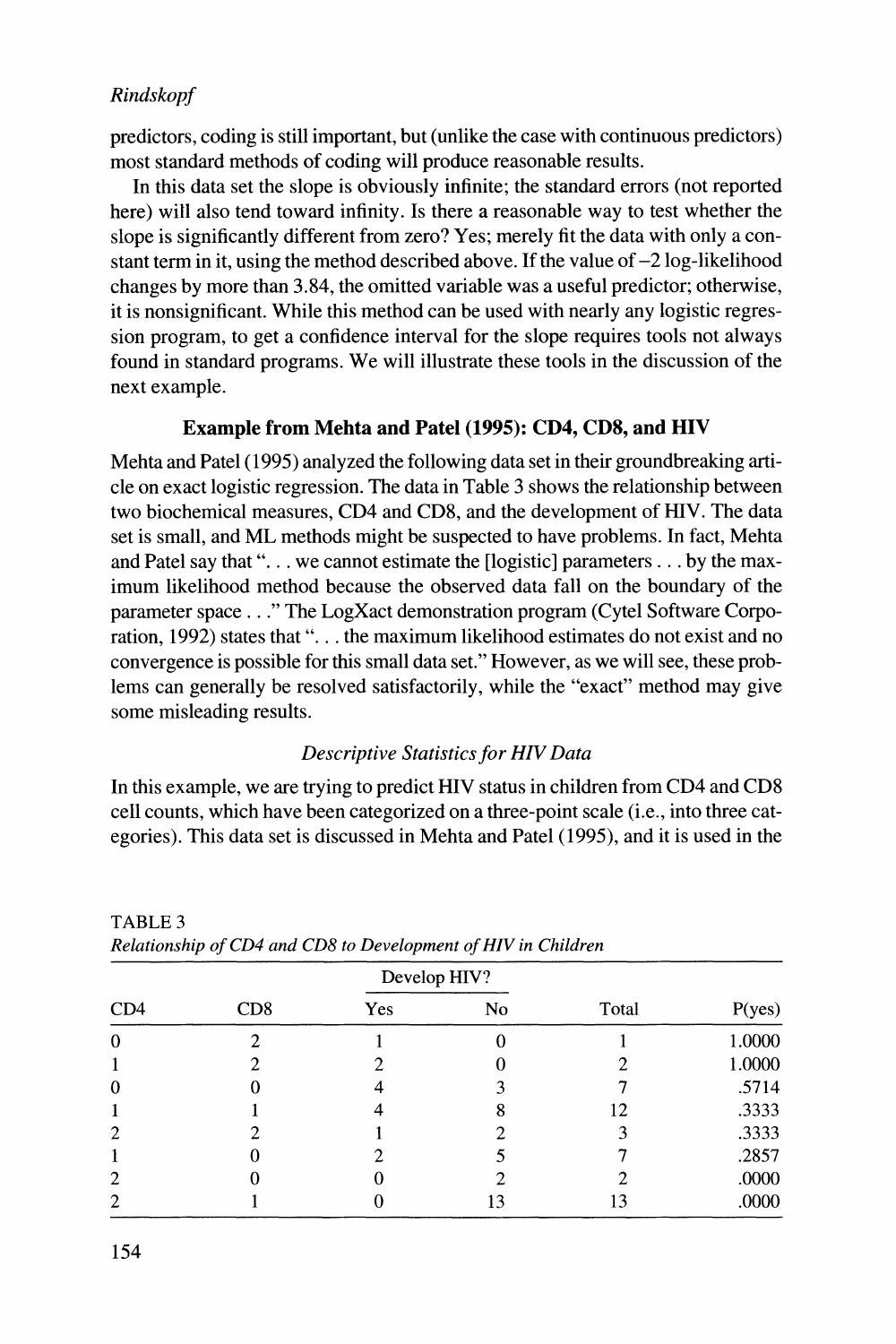**demonstration of LogXact. In that demonstration, the two predictors are coded using two dummy variables for each, with the last level (level 2) of each used as the base category. This is the worst possible choice for producing interpretable parameters, as can be seen from the results in Table 4, which shows the data arranged in a two-way table. On the other hand, it is the "best" choice for producing problematic parameter estimates, which was apparently the goal of the demonstration. The lower right-hand corer of each section of Table 4 shows the value**  that will determine the intercept (i.e.,  $\ln(1/2) = -.69$ ). The other cells in the bottom **row and right-hand column are all proportions of either zero or one, so the estimates of the parameters corresponding to the dummy variables will all be either minus or plus infinity. For the remaining cells, it is the sums of various parameters that matter; these can and should converge to reasonable values even though the parameters contributing to these sums go towards infinity (in opposite directions).** 

# **Parameter Estimates, Interpretation, and Use: HIV Data**

**Table 5 shows the parameter estimates from two computer programs. One is a program that produces "exact" analyses; the second is an ordinary logit model analysis program that uses maximum likelihood estimation; the third is ML using S-Plus glm. The ML parameter estimates look odd, but they are approaching the right answer more closely than the "exact" parameter estimates: The CD4 parameters are heading towards infinity, and the CD8 parameters towards negative infinity. For a logit model, parameters with an absolute value of about 20 for a** 

|                             |          | CD8     |                |  |
|-----------------------------|----------|---------|----------------|--|
| CD4                         | $\Omega$ | п       | $\overline{2}$ |  |
| Proportions with HIV        |          |         |                |  |
| $\mathbf 0$                 | .57      | $\star$ | 1.00           |  |
| 1                           | .29      | .33     | 1.00           |  |
| $\overline{2}$              | .00.     | .00     | .33            |  |
| Odds of HIV                 |          |         |                |  |
| $\bf{0}$                    | 1.333    | $\star$ | $+INF$         |  |
| 1                           | .400     | .500    | $+INF$         |  |
| $\overline{2}$              | $-INF$   | $-INF$  | .500           |  |
| Logit $[= ln(odds)]$ of HIV |          |         |                |  |
| 0                           | .288     | $\ast$  | $+INF$         |  |
| 1                           | $-.916$  | $-.693$ | $+INF$         |  |
| $\overline{2}$              | $-INF$   | $-INF$  | $-.693$        |  |

**TABLE 4 HIV Data Arranged as a 3 x 3 Table** 

**Note. \*No observations in this cell.** 

**+INF = plus infinity, -INF = minus infinity.**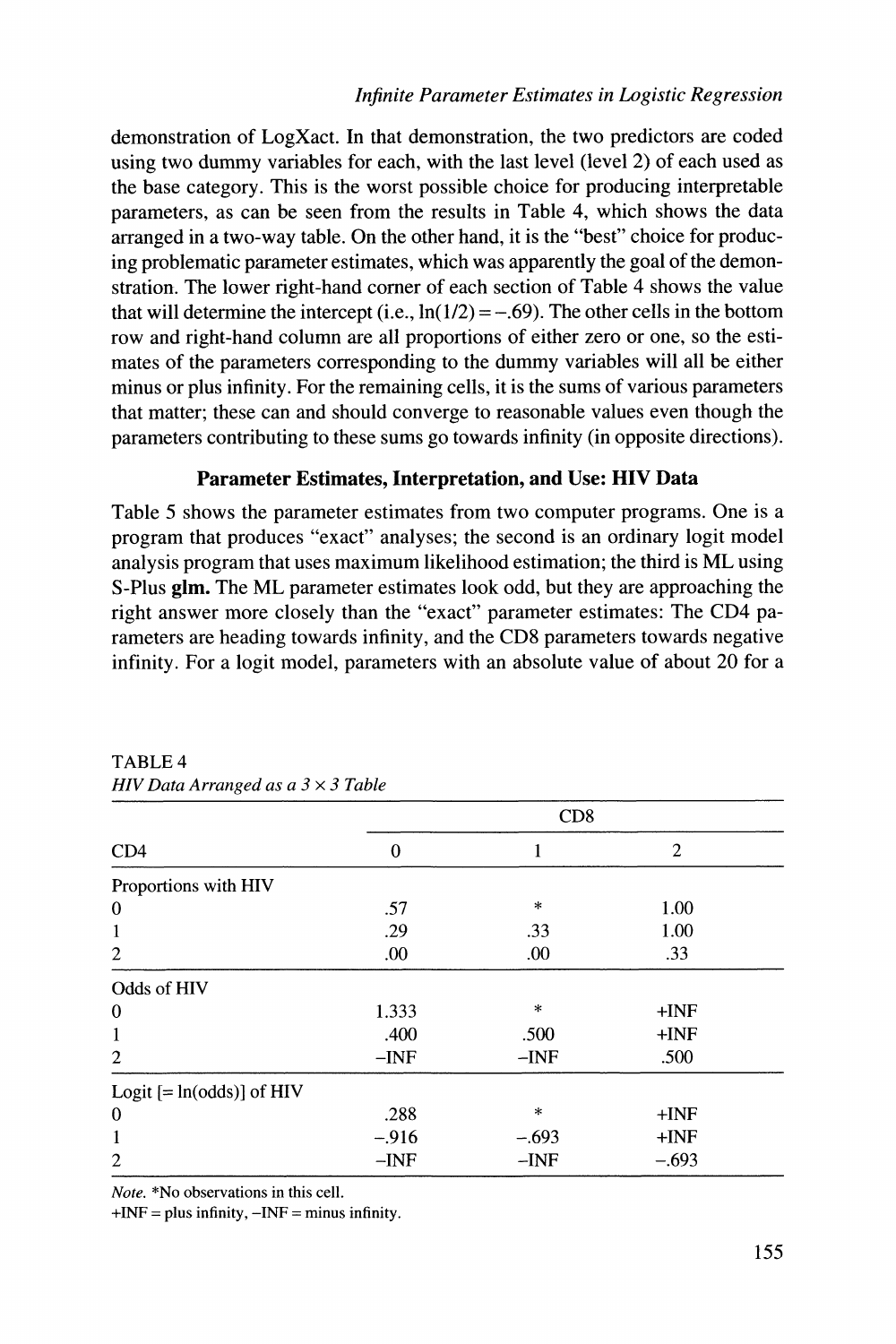| $\sim$ 0.000 0.000 0.000 0.000 0.000 0.000 0.000 0.000 0.000 0.000 0.000 0.000 0.000 0.000 0.000 0.000 0.000 0.000 0.000 0.000 0.000 0.000 0.000 0.000 0.000 0.000 0.000 0.000 0.000 0.000 0.000 0.000 0.000 0.000 0.000 0.000 |           |           |            |  |  |
|--------------------------------------------------------------------------------------------------------------------------------------------------------------------------------------------------------------------------------|-----------|-----------|------------|--|--|
| Parameter                                                                                                                                                                                                                      | LogXact   | $ML^*$    | ML: S-Plus |  |  |
| Intercept                                                                                                                                                                                                                      | $-.6931$  | $-.6931$  | $-.6931$   |  |  |
| CD40                                                                                                                                                                                                                           | 2.9353    | 20.958    | 8.958      |  |  |
| CD41                                                                                                                                                                                                                           | 2.4456    | 19.754    | 7.754      |  |  |
| CD80                                                                                                                                                                                                                           | $-2.2471$ | $-19.977$ | $-7.977$   |  |  |
| CD8 <sub>1</sub>                                                                                                                                                                                                               | $-2.3190$ | $-19.754$ | $-7.754$   |  |  |

**TABLE 5 Parameter Estimates for Original Coding of HIV Data** 

**Note. \*ML estimates produced using MQUAL, written by D. Rindskopf in APL.** 

**dummy variable are close enough to infinity for practical purposes (e.g., a logit of 20, represents odds of nearly 500,000,000, and a proportion of 0.9999999979388; a slope of 20 changes the odds by a factor of 500,000,000). A slope parameter of eight changes the odds by a factor of 2,980, and a logit of eight corresponds to a proportion of .9997.** 

**We also want to examine the expected proportions produced by these solutions. Of course the expected logits (which are translated into expected odds, and then into expected proportions) are functions of the parameter estimates. Because of this, intuition would lead us to suspect that we cannot get useful estimates, but again intuition is wrong. Table 6 contains the results for ML estimation; Table 6 also contains the results for the "exact" method. The ML estimates of cell proportions accurately reproduce the observed values, both for the cells that have "extreme" observed proportions of zero and one, as well as the other cells of the table. Therefore, the main-effects-only model fits the data well. Furthermore, the ML procedure produces an estimate for the cell with no observations. The "exact" parameters, on the other hand, come nowhere near reproducing the observed proportions of** 

|                | <b>Expected Proportions for HIV Data, Original Coding</b> |              |      |  |  |  |  |
|----------------|-----------------------------------------------------------|--------------|------|--|--|--|--|
|                |                                                           | CD8          |      |  |  |  |  |
| CD4            |                                                           |              | 2    |  |  |  |  |
|                | Expected proportions from ML Estimates                    |              |      |  |  |  |  |
| 0              | .571                                                      | .625         | 1.00 |  |  |  |  |
| 1              | .286                                                      | .333         | 1.00 |  |  |  |  |
| 2              | .000                                                      | .000<br>.333 |      |  |  |  |  |
|                | Expected proportions from the Exact Estimates             |              |      |  |  |  |  |
| 0              | .499                                                      | .481         | .904 |  |  |  |  |
| 1              | .379                                                      | .362         | .852 |  |  |  |  |
| $\overline{2}$ | .050                                                      | .047         | .333 |  |  |  |  |

**TABLE 6**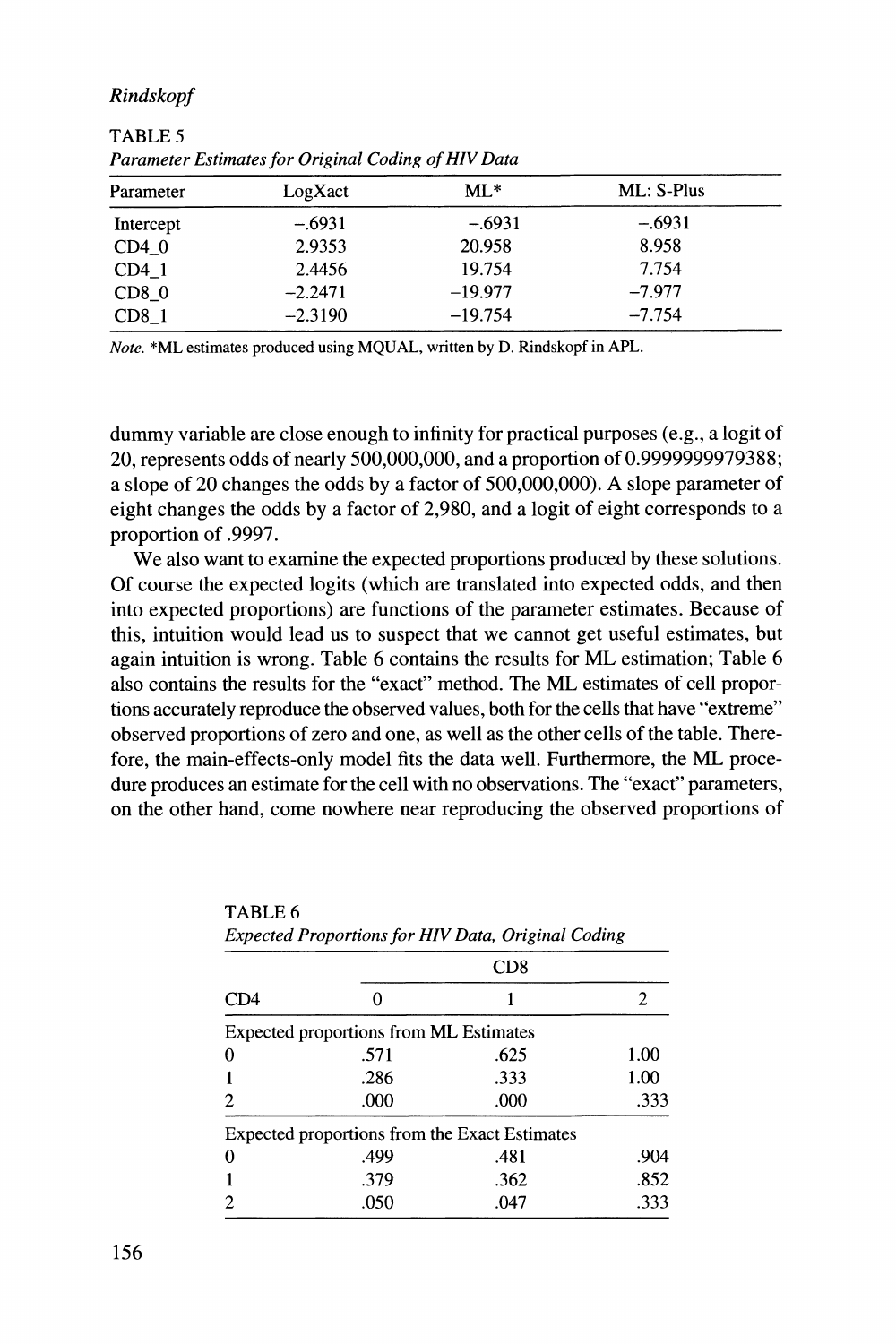**zero and one in the data, nor do they accurately reproduce the three nonzero cells not in the last row or column.** 

**Now we provide another illustration that functions of parameters may be useful even when the parameter estimates are heading towards infinity. Though the coefficients for both CD4\_0 and CD4\_1 are very large positive numbers, they are very close to each other; similarly, the coefficients for CD8\_0 and CD8\_1, though large and negative, are close to each other. We might therefore hypothesize that each pair of coefficients is equal, and rewrite the model with two predictors instead of four. We define a dummy variable CD4A to equal 1 if CD4 is either 0 or 1, and to equal 0 if CD4 is 2; similarly, we define a dummy variable CD8A to equal 1 if CD8 is either 0 or 1, and to equal 0 if CD8 is 2. (This is the same as adding together the corresponding original dummy variables to impose a restriction, as discussed in Rindskopf, 1984.) The resulting model has a likelihood-ratio chi-square of 1.434**   $(df = 5, p = .921)$ , and therefore fits the data quite well. We can expect that the **resulting estimated probabilities are more stable than those from the previous model. As might be expected, the parameter estimates are still approaching infinity, as are the standard errors, but this does not affect the model fit, the interpretation, or the predicted proportions.** 

## **Significance Testing Using Differences in Model Fit**

**As might be expected, not only are the ML parameter estimates extremely large, but so are their standard errors. For the HIV data set, the standard errors were 3,425 for each parameter except the intercept, the point at which the procedure terminated. The usual methods for testing the significance of parameters, or for finding confidence intervals for the parameters, are therefore of no use. However, we may easily test for significance of parameters and sets of parameters using the difference in model fit statistics, much as in the usual procedure for loglinear and logistic regression models (and analogous to tests of R-square change in regression). Finding confidence intervals is more involved, and cannot be done using some software (e.g., SPSS logistic regression), but can be done using any software that allows offsets to fix (logistic) regression coefficients (e.g., SAS GENMOD, SPSS loglinear, GLIM, and S-Plus).** 

**First we test whether each parameter is significantly different from zero. To do this, we compare the fit of the full model (here the main effects model) to models with each of the parameters omitted in turn. The main effects model fits perfectly here; the likelihood ratio (LR) chi-square is nearly zero. Table 7 shows the LR for models with each parameter omitted; ordinarily, we would subtract the LR for the full model from these values, but as it is zero, the differences are the same as the fit statistics. Clearly, each of the parameters differs significantly from zero. As will be seen in the examination of confidence intervals, the results for the "exact" method are somewhat different: CD8\_1 is barely significant at the .05 level, and CD8\_0 is not.** 

**Next we do a test that is not really needed here, given the previous results, but which we include as an illustration. To test whether CD4 status is an important pre-**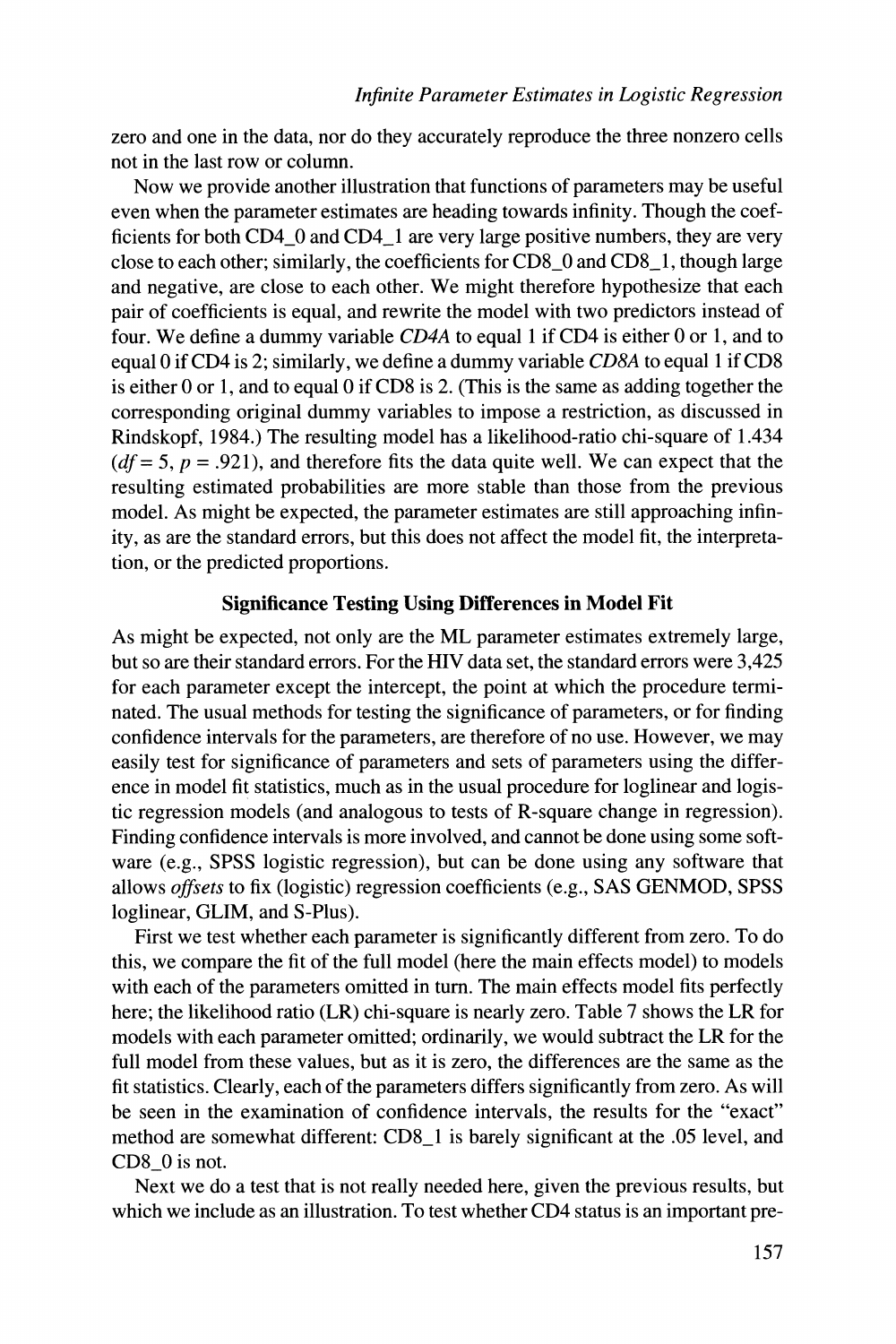| <b>Effect Omitted</b> | LR difference | $p^*$ |  |  |
|-----------------------|---------------|-------|--|--|
| CD40                  | 11.536        | .0007 |  |  |
| $CD4_1$               | 11.018        | .0009 |  |  |
| CD80                  | 8.010         | .005  |  |  |
| CD8 <sub>1</sub>      | 8.188         | .004  |  |  |

**TABLE 7 HIV Data: Tests That Parameters Equal Zero** 

**Note. \*Each test has one df.** 

**dictor, we fit a model with both CD4 dummy variables omitted and compare the fit to that of the full model; the importance of CD8 is tested in the same way. Because two parameters are removed for each test, the LR difference is referred to as a chi-square distribution with two degrees of freedom. Table 8 contains the results; as would be expected, each variable is important. Comparable tests using the "exact" procedure produce similar results here: Both sets of parameters are highly significant. This is somewhat surprising given the borderline significance of the individual CD8 parameters using the "exact" method.** 

**TABLE 8** 

**HIV Data: Tests That Sets of Parameters Equal Zero** 

| <b>Effects Omitted</b> | LR difference | n*   |  |
|------------------------|---------------|------|--|
| $CD4$ 0 and $CD4$ 1    | 13.760        | .001 |  |
| CD8 0 and CD8 1        | 9.187         | .010 |  |

Note. \*Each test has two df.

# **Confidence Intervals Using Hypothesis Test Inversion**

**Finding confidence intervals is similar to testing hypotheses that parameters equal zero, in that the procedure involves a comparison of models. For confidence intervals, we must find values of a parameter that change the model fit by 3.84 (the critical value of chi-square with one degree of freedom). Computer programs such as SAS GENMOD, SPSS loglinear, GLIM, and S-Plus allow the specification of an "offset", which can be used to accomplish this task. Here I will demonstrate the use of the S-Plus gim procedure. The usual model is specified using the command** 

**glm(hiv ~ cd4\_0 + cd4\_1 + cd8\_0 + cd8\_1, family = binomial(link = logit))** 

**To restrict the coefficient for CD4\_0, for example, to equal 2, we would change the model specification to:** 

**hiv - cd4\_1 + cd8\_0 + cd8\_1 + offset(2\* cd4\_0)**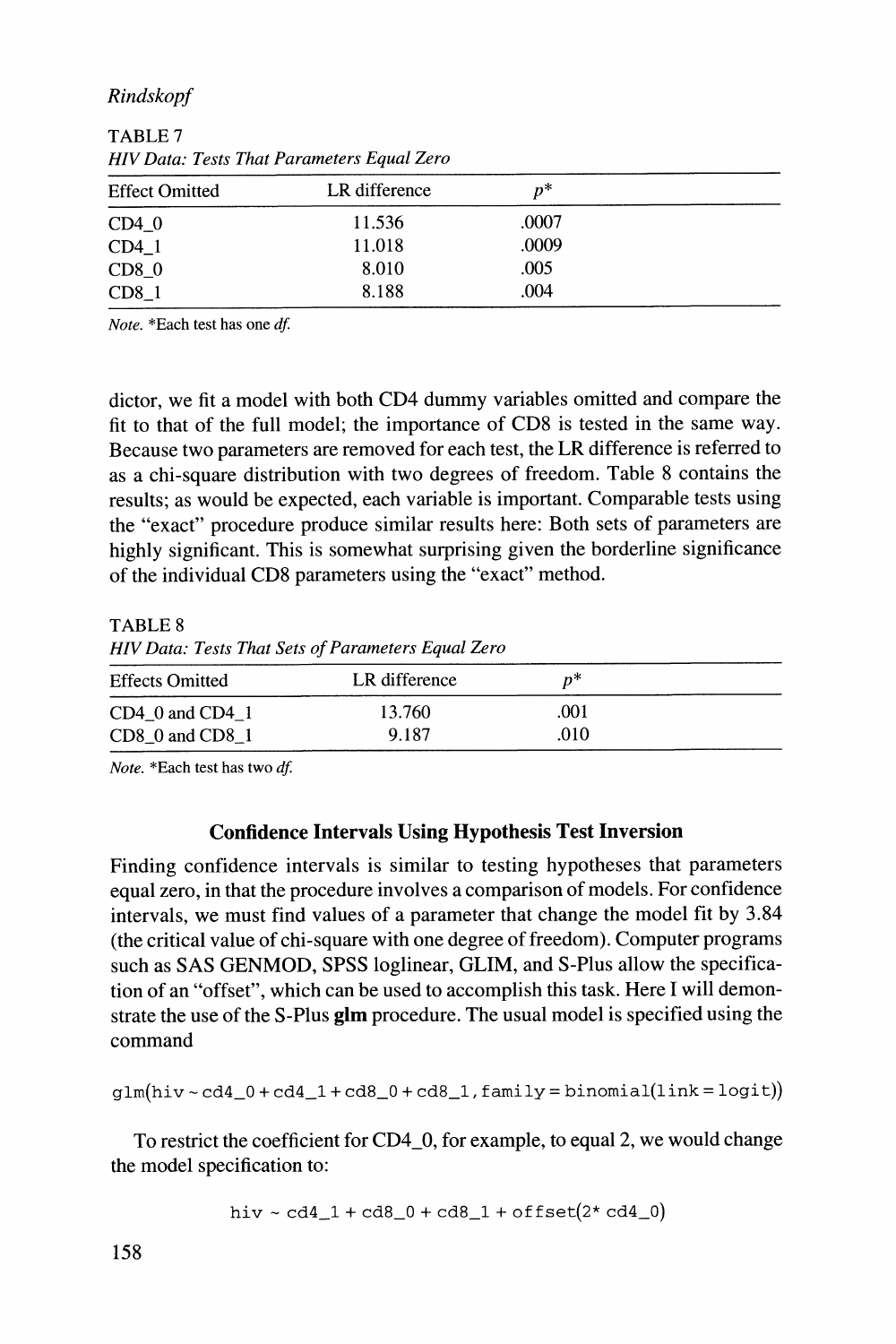**By trying different constants, one can rather quickly find the value that changes the residual deviance (as it is called in the output) by 3.84. The similarity of this method to the hypothesis test is that, for hypothesis testing, one can fix the parameter at zero by removing the predictor. That method, of course, can be used with any standard logistic regression package, while offsets are available only in some packages.** 

**Table 9 shows the 95% confidence intervals produced by the "exact" method, and by ML estimation using the method of inversion of the hypothesis test. Notice that the "exact" values are much more conservative than the ML estimates for the confidence intervals. For the CD8 dummy variables, one "exact" confidence interval does not cover zero, and the other barely does, while the ML estimates clearly exclude zero as plausible values.** 

**One may also be interested in confidence intervals around the predicted proportions for some (or all) cells in the table, or more generally for some particu**lar value  $X_i$  of a set of predictor variables  $X$  in a logistic regression. Generally **one could get these by using the variances and covariances of the parameter estimates, but because these are problematic in this situation, a different approach is required. Using the method of inverting the hypothesis test, we obtained confidence intervals for all model parameters, including the intercept. As pointed out by Mehta and Patel (1995), one can make the intercept represent the predicted**  logit for any particular value  $X_i$  of the predictors by transforming the predictors using  $X^* = X - X_i$ . Using  $X^*$  in the logistic regression, the intercept will now represent the logit for  $X = X_i$ , and the confidence interval for the logit can be trans**formed to a confidence interval for the odds or proportion expected to respond at that value of X.** 

**This example demonstrates that although ML estimates may technically be undefined in some cases, we can still follow sensible procedures to get parameter estimates, useful functions of parameter estimates, and confidence intervals. At the same time, "exact" methods may produce parameter estimates that are clearly deficient, functions of parameter estimates that are also deficient, and confidence intervals that are too conservative.** 

|                  | LogXact |        | $ML^*$ |         |
|------------------|---------|--------|--------|---------|
| Parameter        | Lower   | Upper  | Lower  | Upper   |
| CD40             | .54     | $+INF$ | 2.12   | $+INF$  |
| CD41             | .45     | $+IMF$ | 1.50   | $+INF$  |
| CD80             | $-INF$  | .07    | $-IMF$ | $-1.28$ |
| CD8 <sub>1</sub> | $-INF$  | $-.02$ | $-INF$ | $-1.28$ |

| <b>TABLE 9</b> |                                                  |  |  |
|----------------|--------------------------------------------------|--|--|
|                | "Exact" and ML Confidence Intervals for HIV Data |  |  |

Note. \*Produced using S-Plus 4.5, using offset () in equation.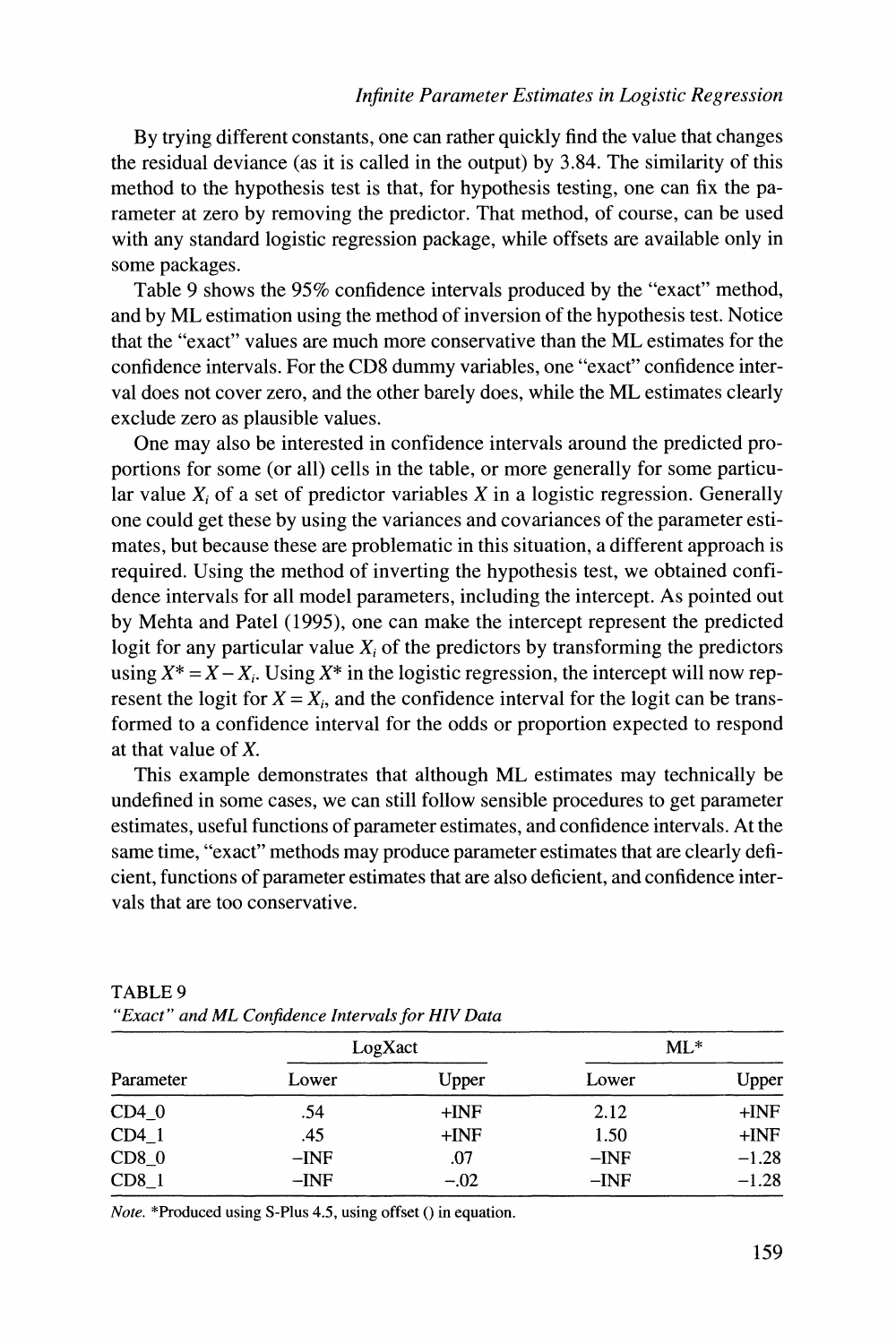#### **Discussion and Conclusion**

**While SPSS logistic regression and S-Plus glm will produce parameter estimates even when one or more parameters is going to infinity, some programs may not do so. Whether a program believes it has "converged" may be monitored in more than one way. If a program is monitoring changes in the parameter values, then it will never believe the procedure has converged, because they will keep getting bigger (towards +INF) or smaller (towards -INF). On the other hand, if the program is monitoring changes in the log likelihood, then it will converge at some point, as the log likelihood is bounded. In either case, the decision about whether the results will be printed lies with the programmer, and practices may differ from one package to another.** 

**Note that it is not useful to extend the number system to define a parameter as being +INF or -INF. If this is done, then linear combinations are not defined, so all of the derived quantities of interest that were demonstrated here could not be computed. While it is true that these would be the most accurate estimate of the parameters (they are, in fact, infinite), it makes them worthless. Therefore, in these cases, the parameter estimates we use cannot be unique; they depend on the stopping criterion. Two computer programs (or one program with the criterion reset) will give different (finite) estimates of the parameters that are infinite. However, they should give (nearly) identical estimates of all important functions of the parameter estimates, as demonstrated above. It may seem strange to say that a parameter estimate is useful only if it is not unique; this contradicts the typical desiderata for estimation. However, by giving up uniqueness in estimating the model parameters, we can obtain quite useful results, and give up only a small amount in that we can estimate important quantities almost, but not quite, uniquely.** 

**Why does the "exact" method fail to give reasonable results? I can only conjecture about this. When a parameter is infinite, then the exact method should give an infinite estimate also. The LogXact program uses what Mehta and Patel (1995) call a "median unbiased estimate." While such an estimate may have some desirable properties, it apparently has other properties that are problematic, leading to inaccurate estimates of many important functions of the parameters.** 

**In conclusion, I hope that this article changes the common view of infinite parameter estimates in logistic regression. Infinite parameter estimates are desirable in logistic regression, because it means that prediction is perfect (the presumed goal). Unfortunately, logistic regression is not the perfect mathematical model in this situation; it is attempting to approximate a step function, the actual model for perfect prediction. In this case, as well as near-perfect prediction, a reasonable alternative to the usual large-sample standard errors, confidence intervals, and hypothesis tests is to establish confidence intervals by inverting the usual chi-square tests, or to test hypotheses about coefficients or sets of coefficients using the usual technique of comparing model fits. Furthermore, many useful functions of the parameters are accurately estimated even when one or more parameters is approaching infinity. While "exact" methods may have advantages in some cases, particularly when**